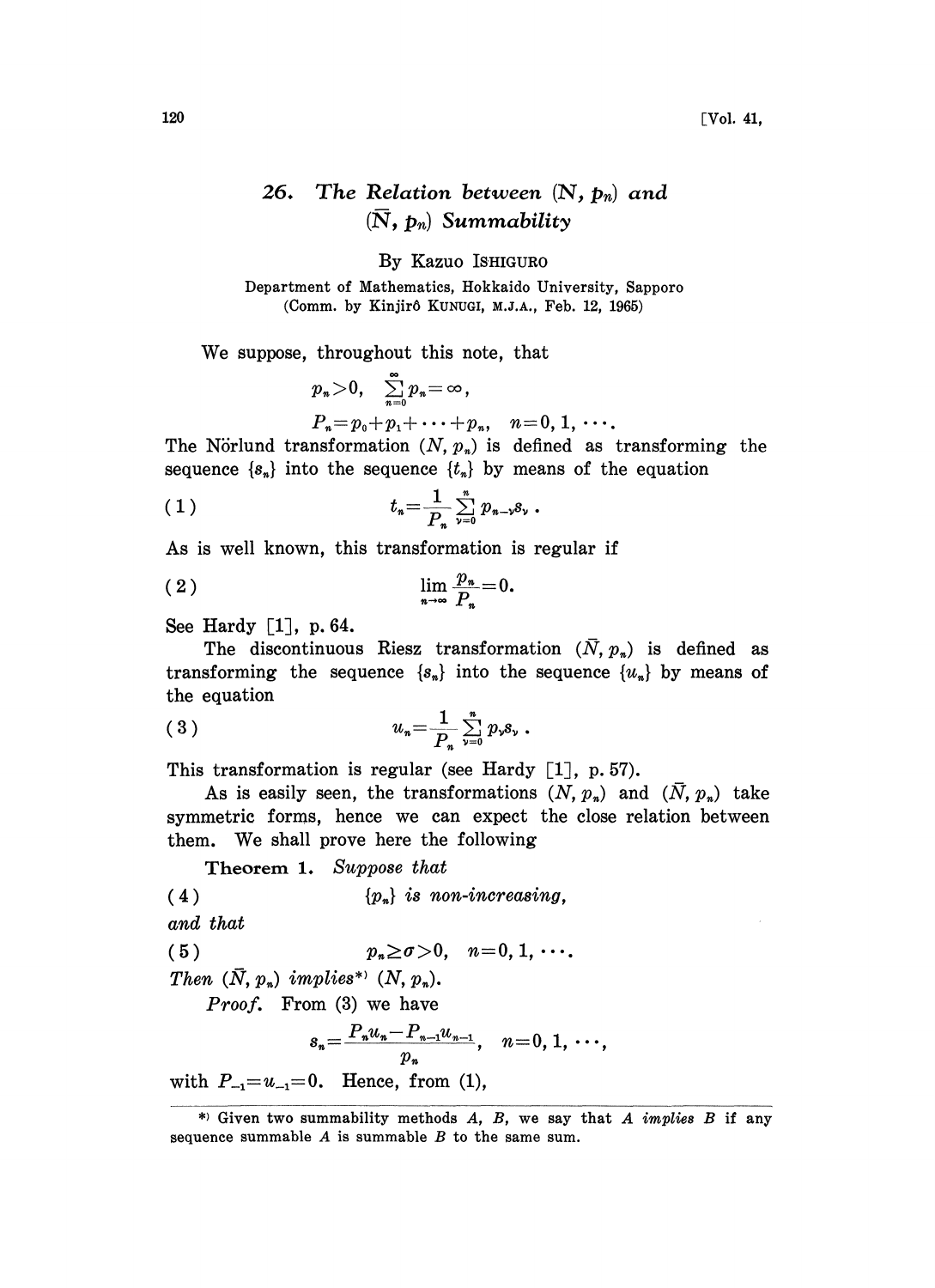No. 2] Relation between  $(N, p_n)$  and  $(\bar{N}, p_n)$  Summability 121

(6)  

$$
t_{n} = \frac{1}{P_{n}} \sum_{\nu=0}^{n} \left\{ \frac{p_{n-\nu}}{p_{\nu}} P_{\nu} u_{\nu} - \frac{p_{n-\nu}}{p_{\nu}} P_{\nu-1} u_{\nu-1} \right\}
$$

$$
= \frac{1}{P_{n}} \sum_{\nu=0}^{n-1} \left\{ \frac{p_{n-\nu}}{p_{\nu}} - \frac{p_{n-\nu-1}}{p_{\nu+1}} \right\} P_{\nu} u_{\nu} + \frac{p_{0}}{p_{n}} u_{n}
$$

$$
= \sum_{\nu=0}^{n} a_{n\nu} u_{\nu},
$$

where

where  
\n(7) 
$$
a_{n\nu} = \frac{P_{\nu}}{P_{n}} \left\{ \frac{p_{n-\nu}}{p_{\nu}} - \frac{p_{n-\nu-1}}{p_{\nu+1}} \right\} \text{ for } \nu = 0, 1, \dots n,
$$

with  $p_{-1}=0$ .

Now if  $s_y=1$  for all  $\nu$ , then  $t_x=1$ ,  $u_x=1$  for all n. Hence  $\sum_{\nu=0}^{n} a_{\nu} = 1$  for all *n*. Also, since  $P_{\nu} \rightarrow \infty$  and  $\{p_{\nu}\}\$ is bounded, it is clear that  $a_{n\nu}\rightarrow 0$  as  $n\rightarrow\infty$  for any fixed  $\nu$ . Hence a necessary and sufficient condition for the transformation (6) to be regular is that

$$
\sum_{\nu=0}^n\mid a_{n\nu}\mid=O(1).
$$

Since, from (4),

$$
\frac{p_n}{p_0} \leq \frac{p_{n-1}}{p_1} \leq \cdots \leq \frac{p_1}{p_{n-1}} \leq \frac{p_0}{p_n},
$$

we have

$$
\sum_{\nu=0}^{n} |a_{n\nu}| = -\sum_{\nu=0}^{n-1} a_{n\nu} + \frac{p_0}{p_n}
$$
\n
$$
= -\frac{1}{P_n} \sum_{\nu=0}^{n-1} P_{\nu} \Big\{ \frac{p_{n-\nu}}{p_{\nu}} - \frac{p_{n-\nu-1}}{p_{\nu+1}} \Big\} + \frac{p_0}{p_n}
$$
\n
$$
= -\frac{1}{P_n} \Big\{ P_0 \frac{p_n}{p_0} - P_{n-1} \frac{p_0}{p_n} + \frac{p_0}{\sum_{\nu=1}^{n-1} \frac{p_{n-\nu}}{p_{\nu}} (P_{\nu} - P_{\nu-1}) \Big\} + \frac{p_0}{p_n}
$$
\n
$$
= -\frac{1}{P_n} (p_n + p_{n-1} + \dots + p_1) + \frac{P_{n-1}}{P_n} \frac{p_0}{p_n} + \frac{p_0}{p_n}
$$
\n
$$
\leq \frac{2p_0}{\sigma}
$$

from (7) and (5). This proves our assertion. From the proof of our theorem, we obtain the following Corollary. If

inf  $p_n=0$ , then  $(\bar{N}, p_n)$  does not imply  $(N, p_n)$ . Next we shall prove the following Theorem 2. Suppose that  ${p_{n}}$  is non-decreasing, and that